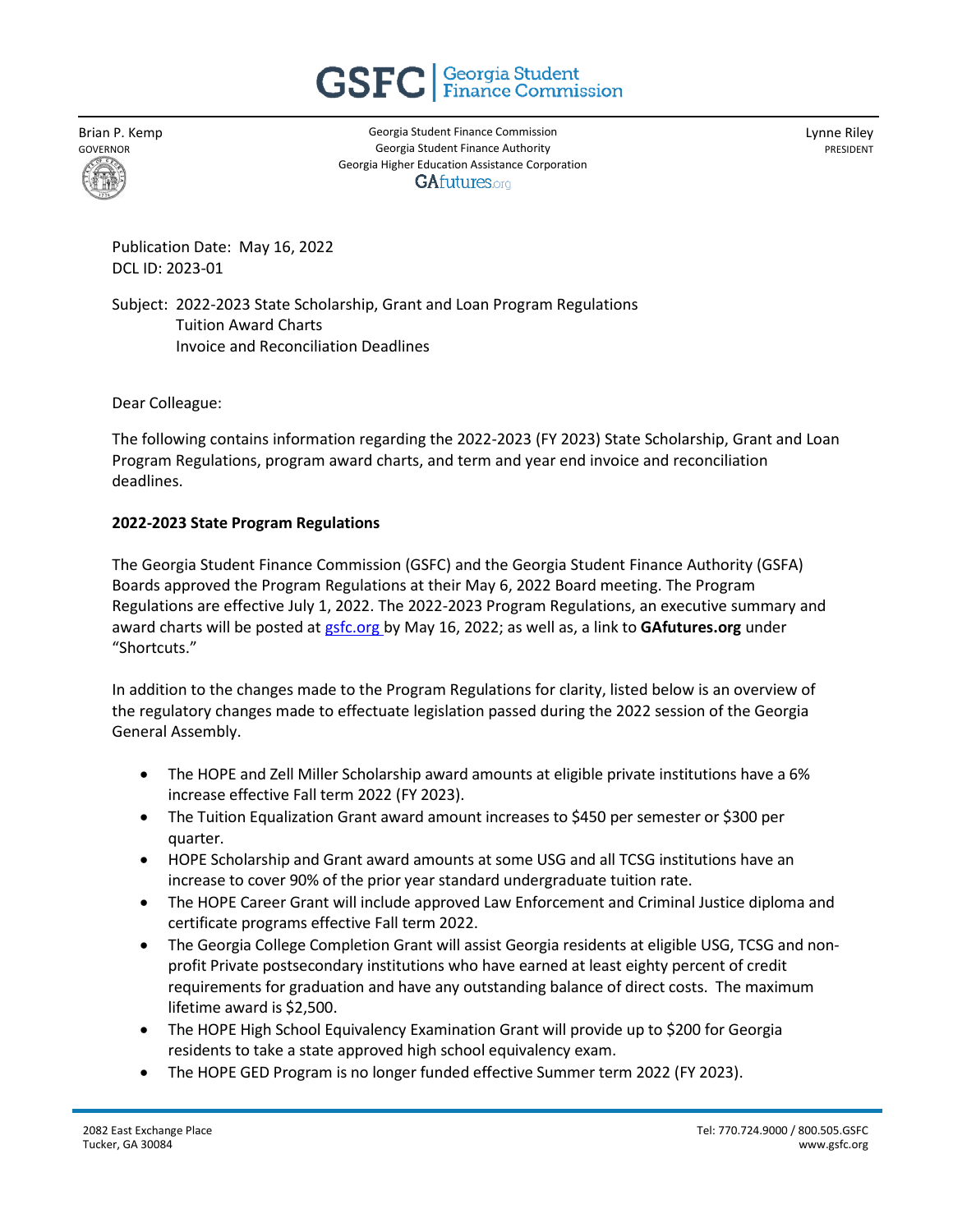DCL ID: 2023-01 Page **2** of **3** May 16, 2022

> • Clarified Student Access Loan Regulations pertaining to borrowers requesting discharge due to disability, reporting to consumer reporting agencies, and effects of default, deferment and rehabilitation statuses

# **Award Charts**

State Program Award Charts for 2022-2023 for HOPE Scholarships – Public and Private Institutions, HOPE Grant, Zell Miller Scholarship, Zell Miller Grant, and Dual Enrollment, effective Fall Term 2022, will be posted no later than May 16, 2022. Printable award charts are available on **[gsfc.org](https://gsfc.georgia.gov/sites/gsfc.georgia.gov/files/FY2019%20-%20Award%20Amounts%20-%20Combined.pdf)** and searchable award charts are available on **[GAfutures.org](https://apps.gsfc.org/SecureNextGen/dsp_award_amounts.cfm)** under "Trending."

# **FY 2023 (Summer term 2022 – Spring term 2023) Invoicing**

The FY 2023 Invoice and Reconciliation Deadlines charts are now available.

# **FY 2022 Invoicing and Extension Request Deadlines**

As in the past, the Program Regulations require that all invoices for a term be fully submitted, processed, and approved for payment by the invoicing term deadline. Spring term 2022 invoices are due June 8, 2022. A postsecondary institution needing an extension to process current fiscal year invoices beyond June 8 must submit a request for extension to GSFC by June 8. The FY 2022 Invoicing and [Extension Request deadline chart](https://staticapp.icpsc.com/icp/resources/mogile/1749290/22be5a6fb7ec7310844ecf93b0ece330.pdf) is available for reference.

The request for extension must include the reason an extension is needed, program(s), number of invoices, and the approximate total dollar amount of the invoices to be submitted. Extensions for the current fiscal year's invoices may be granted through June 21, 2021.

The Program Regulations require postsecondary institutions to complete a year-end reconciliation of each state program for which funds were received for the year and submit a year-end reconciliation form by July 15.

## **Prior Year Late Invoice Procedure**

Invoices for prior fiscal years will not be paid except under certain extraordinary and narrowly defined circumstances. The Program Regulations allow an invoice to be paid after the fiscal year has closed only if failure to meet the deadline was due to the need for supplemental documentation including, but not limited to, information required for the student's eligibility (e.g., proof of citizenship or residency), late grades, grade changes or other adjustments made to the student's official academic transcript that result in a change in a student's eligibility.

If a postsecondary institution needs to submit an invoice or increase the award amount on an existing invoice after the year-end reconciliation, the director of financial aid must submit a written request to Senior Manager, Originations and Disbursements, Wendel Brown at [wbrown@gsfc.org,](mailto:wbrown@gsfc.org) including the following: